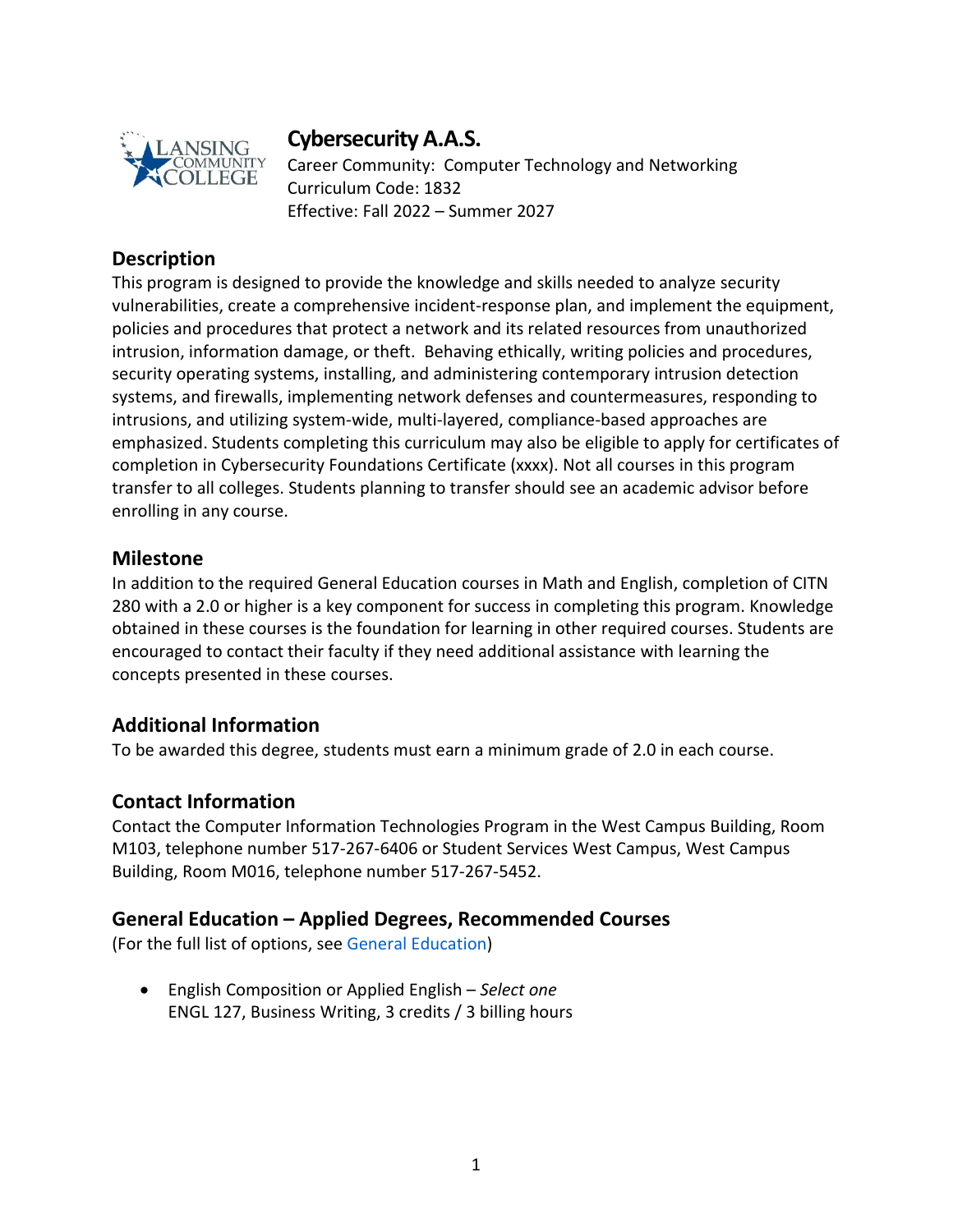- English Composition (second course)/Communications or Applied Communications *Select one* CITS 110, Help Desk Support Specialist, 3 credits / 3 billing hours COMM 110, Communication in the Workplace, 3 credits / 3 billing hours COMM 120, Dynamics of Communication, 3 credits / 3 billing hours COMM 130, Fundamentals Public Speaking, 3 credits / 3 billing hours
- Humanities and Fine Arts or Applied Humanities and Fine Arts or Social Sciences or Applied Social Sciences – *Select one* MGMT 234, Diversity in the Workplace, 3 credits / 3 billing hours
- Mathematics or Applied Mathematics *Select one* STAT 170, Introduction to Statistics, 4 credits / 4 billing hours
- Natural Sciences Lab or Applied Science and Technology Lab *Select one* ISCI 131, Integrated Physical Science, 4 credits / 6 billing hours

| Course Code     | Course Title                           | Credit / Billing Hours |
|-----------------|----------------------------------------|------------------------|
| <b>CITC 282</b> | <b>Ethical Hacking</b>                 | 3/3                    |
| <b>CITC 285</b> | System Defense                         | 3/3                    |
| <b>CITC 287</b> | <b>Cybersecurity Incident Response</b> | 3/3                    |
| <b>CITC 290</b> | <b>Cybersecurity Risk Management</b>   | 4/4                    |
| <b>CITF 140</b> | <b>Information Technology Ethics</b>   | 3/3                    |
| <b>CITF 240</b> | <b>IT Project Management</b>           | 3/3                    |
| <b>CITN 230</b> | Linux/UNIX Operating System            | 3/3                    |
| <b>CITN 250</b> | <b>Microsoft Network Server</b>        | 3/3                    |
| <b>CITN 280</b> | <b>IT Security Foundations</b>         | 3/3                    |
| <b>CITP 110</b> | Intro to Programming - Python          | 4/4                    |
| <b>CITS 125</b> | Computer Support: A+ Cert Prep         | 6/6                    |
| <b>CITS 225</b> | Networking for PC Technicians          | 3/3                    |
| <b>CITS 230</b> | <b>Computer Virtualization</b>         | 3/3                    |

#### **Program of Study Required Courses**

#### **Program of Study Required Courses, Limited Choice** *– Select one*

| Course Code      | Course Title                             | <b>Credit / Billing Hours</b> |
|------------------|------------------------------------------|-------------------------------|
| $\vert$ CITN 115 | <b>IoT &amp; Automation Fundamentals</b> | 5/6                           |
| CITN 222         | Wireless Networking & Security           | 3/3                           |
| CITS 285         | <b>IT Professional Internship</b>        | 3/3                           |

#### **Minimum Total Credit Hours**

64 credits / 66 billing hours